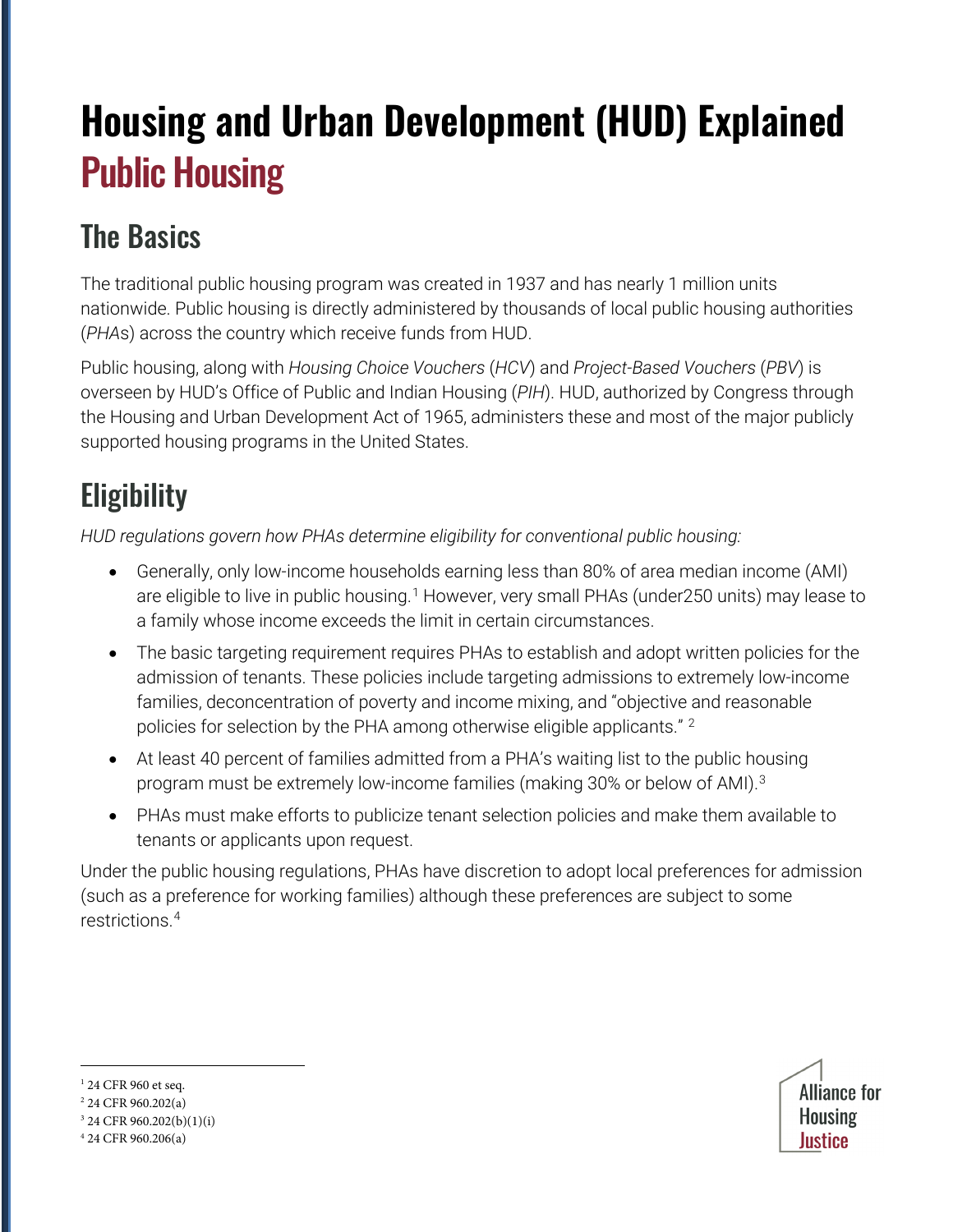#### Physical Conditions

*HUD housing must be decent, safe, sanitary, and in good repair: [5](#page-1-0)*

- Physical inspections must generally be conducted by PHAs on an annual basis.<sup>[6](#page-1-1)</sup>
- HUD evaluates PHAs through the Public Housing Assessment System (PHAS). This assessment includes a physical condition assessment done by HUD's Real Estate Assessment Center (REAC) or a contractor.<sup>[7](#page-1-2)</sup>
- Physical condition scores make up 40% of the overall PHAS score. $8$
- A PHA must achieve a score of at least 60 percent to pass the physical condition indicator test or be categorized as a substandard physical condition agency.<sup>[9](#page-1-4)</sup>

### Tenants Rights

*HUD is required to provide opportunities for public housing tenants to be involved in PHA operations, and evictions can only occur on the basis of good cause, with clear eviction and grievance procedures:*

Tenant Organizing for Public Housing Residents

- Residents have a right to organize and elect a resident council.<sup>[10](#page-1-5)</sup> Resident councils are supposed to hold regular meetings to ensure that residents have input and are aware of PHA management decisions and activities.
- HUD provides \$25 per unit per year (when congressional appropriations are sufficient) to support resident organizing. This funding level for tenant participation was established in 2001 and has not kept up with inflation.
- Public housing residents may request a grievance hearing to dispute PHA action or inaction involving the lease or PHA policies. The PHA's grievance procedure must be included or incorporated in the lease.

#### Basic Protections for Public Housing Tenants Facing Eviction

Each PHA must develop and implement an eviction procedure containing due process protections including:

- A written notice of termination stating the specific reasons for the termination
- The right to request a grievance hearing (in most cases)

<span id="page-1-1"></span><sup>6</sup> 42 USC 1437(f)(3)

- <span id="page-1-2"></span><sup>7</sup> 24 CFR 902 <sup>8</sup> 24 CFR 902.25
- <span id="page-1-4"></span><span id="page-1-3"></span> $5<sup>9</sup>$  Id.

<span id="page-1-5"></span><sup>10</sup> 24 CFR 964.11



<span id="page-1-0"></span><sup>5</sup> 24 CFR 5.703